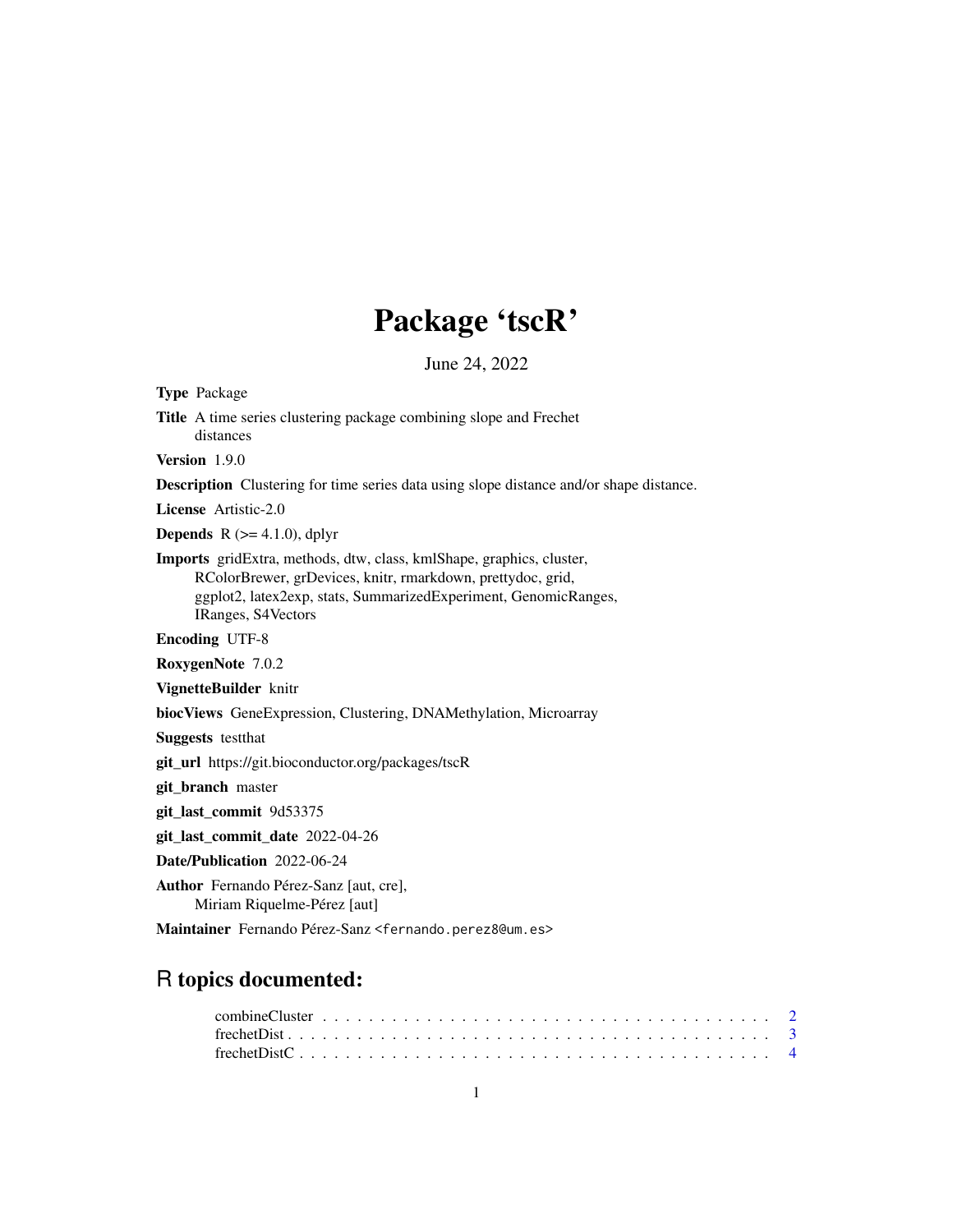# <span id="page-1-0"></span>2 combineCluster

| Index | 15 |
|-------|----|
|       |    |
|       |    |
|       |    |
|       |    |
|       |    |
|       |    |
|       |    |
|       |    |
|       |    |

<span id="page-1-1"></span>combineCluster *Combine clusters function*

# Description

Combine clusters from two different clustering

#### Usage

combineCluster(x, y)

#### Arguments

|  | Object of class pam. Output of getClusters. |
|--|---------------------------------------------|
|  | Object of class pam. Output of getClusters. |

# Details

This function combines the clusters obtained in getClusters with 'slope' distance and the ones obtained with Frechet distance, resulting in a new clustering combining both distances.

# Value

Object of class 'pam'. See [pam.object](#page-0-0) for details

# Author(s)

Fernando Pérez-Sanz (<fernando.perez8@um.es>)

Miriam Riquelme-Pérez (<miriam.riquelmep@gmail.com>)

# See Also

[getClusters,](#page-4-1) [plotCluster](#page-9-1)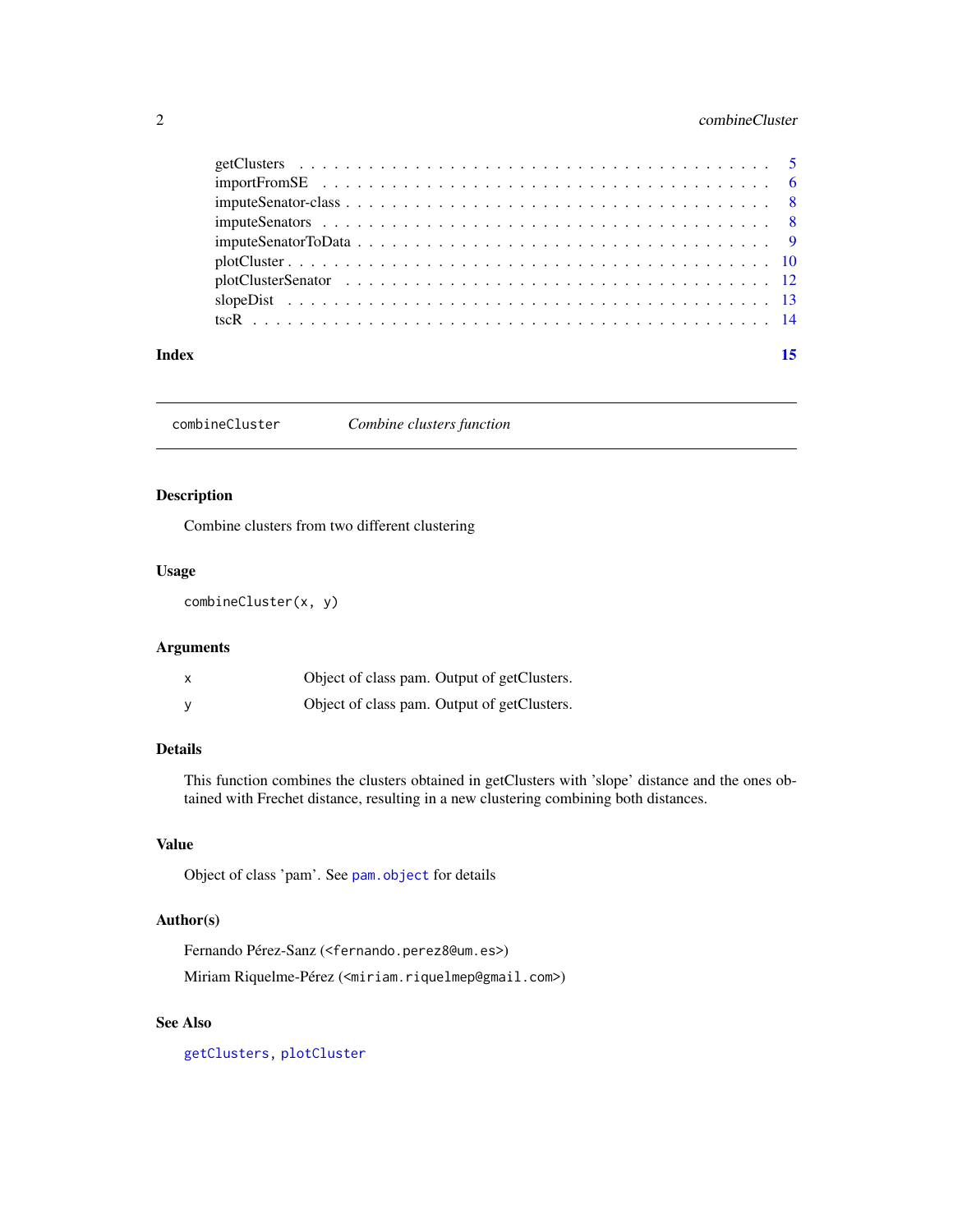#### <span id="page-2-0"></span>frechetDist 3

# Examples

```
data(tscR)
data <- tscR
time <-c(1,2,3)dist_slope <- slopeDist(data, time)
dist_frechet <- frechetDistC(data, time)
slope.cluster <- getClusters(dist_slope, 3)
frechet.cluster <- getClusters(dist_frechet, 4)
comb.cluster <- combineCluster(slope.cluster, frechet.cluster)
```
<span id="page-2-1"></span>frechetDist *Pairwise Frechet distance*

# Description

Compute pair-wise Frechet distance in a matrix of trajectories

#### Usage

frechetDist(x, time, ...)

#### Arguments

| X        | Numeric matrix or data.frame with trajectory values. Rows are trajectories,<br>columns are time or similar. Summarized Experiment object can be provided for<br>compatibility with bioconductor container (for more information see vignette). |
|----------|------------------------------------------------------------------------------------------------------------------------------------------------------------------------------------------------------------------------------------------------|
| time     | Numeric vector with time data (time intervals), with equal length to columns<br>number in x.                                                                                                                                                   |
| $\cdots$ | Other arguments to pass to importFromSE if _x_ is SummarizedExperiment-<br>class.                                                                                                                                                              |

# Details

This function is a wrapper of the distFrechet code from kmlShape package for use with a matrix or a data.frame so that the user can compute pairwise distances between all trajectories.

# Value

A dist class object of size NxN, where N is rows number in the input data

#### Author(s)

Fernando Pérez-Sanz (<fernando.perez8@um.es>) Miriam Riquelme-Pérez (<miriam.riquelmep@gmail.com>)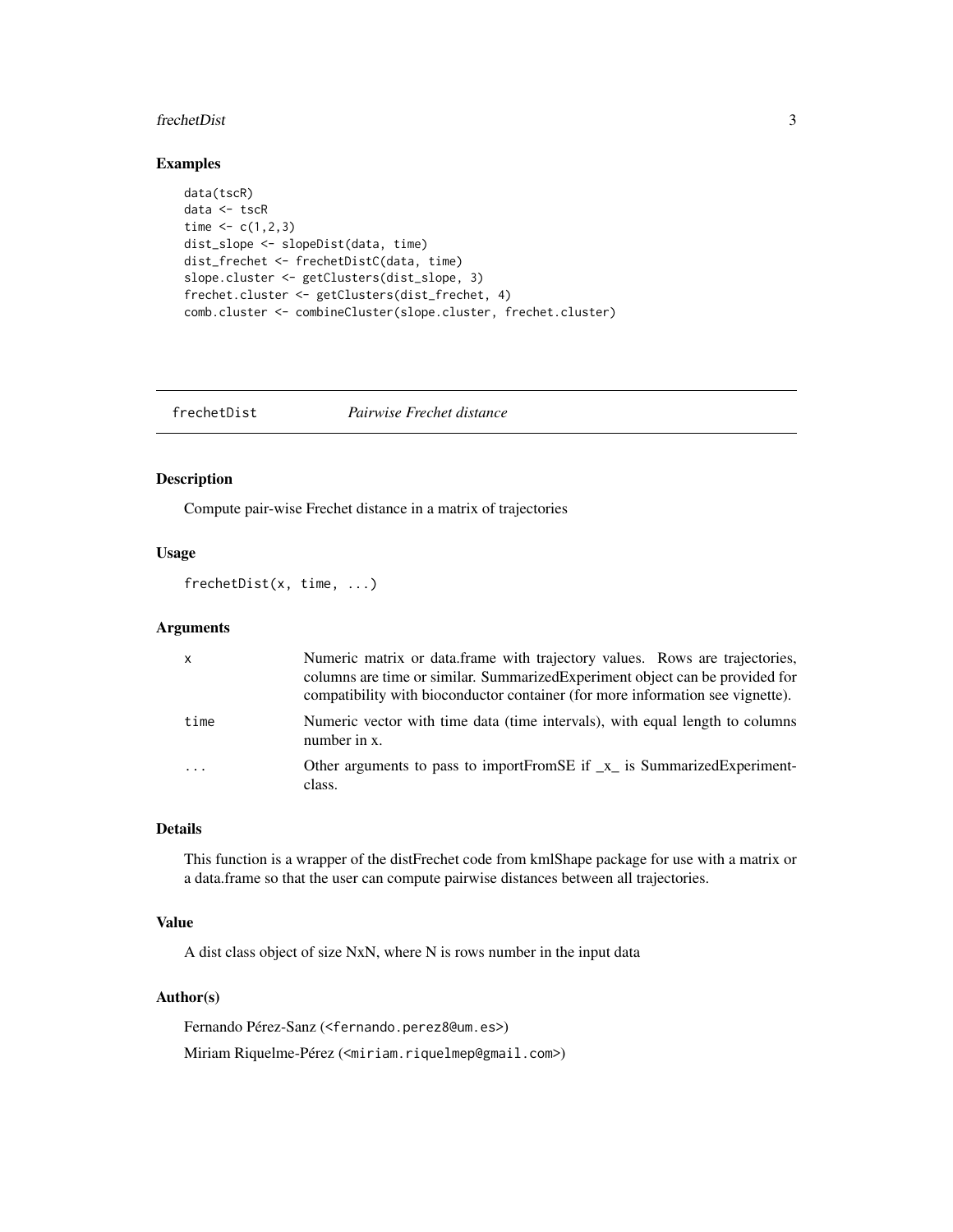# See Also

[distFrechet](#page-0-0) (package kmlShape), [slopeDist,](#page-12-1) [frechetDistC](#page-3-1) (C and faster versión than frechetDist), [importFromSE.](#page-5-1)

#### Examples

```
data(tscR)
data <- tscR
time <-c(1,2,3)dist_tscR <- frechetDist(data, time)
```
<span id="page-3-1"></span>frechetDistC *Pairwise Frechet distance (C version)*

# Description

Compute pairwise Frechet distance in a matrix of trajectories. This function is a C implementation and a lot faster version than frechetDist

# Usage

```
frechetDistC(x, time, ...)
```
#### Arguments

| $\mathsf{x}$ | Numeric matrix or data frame with trajectory values. Rows are trajectories,<br>columns are time or similar. Summarized Experiment object can be provided for<br>compatibility with bioconductor container (for more information see vignette). |
|--------------|------------------------------------------------------------------------------------------------------------------------------------------------------------------------------------------------------------------------------------------------|
| time         | Numeric vector with time data (time intervals), with equal length to columns<br>number in x.                                                                                                                                                   |
| .            | Other arguments to pass to importFromSE if _x_ is SummarizedExperiment-<br>class.                                                                                                                                                              |

# Details

This function is a C adaptation of the distFrechet code from kmlShape package for use with a matrix or a dataframe so that the user can compute pairwise distances between all trajectories.

It is highly recommended to use this function over frechetDist because it is a lot faster.

#### Value

A dist class object of size NxN, where N is rows number in the input data

<span id="page-3-0"></span>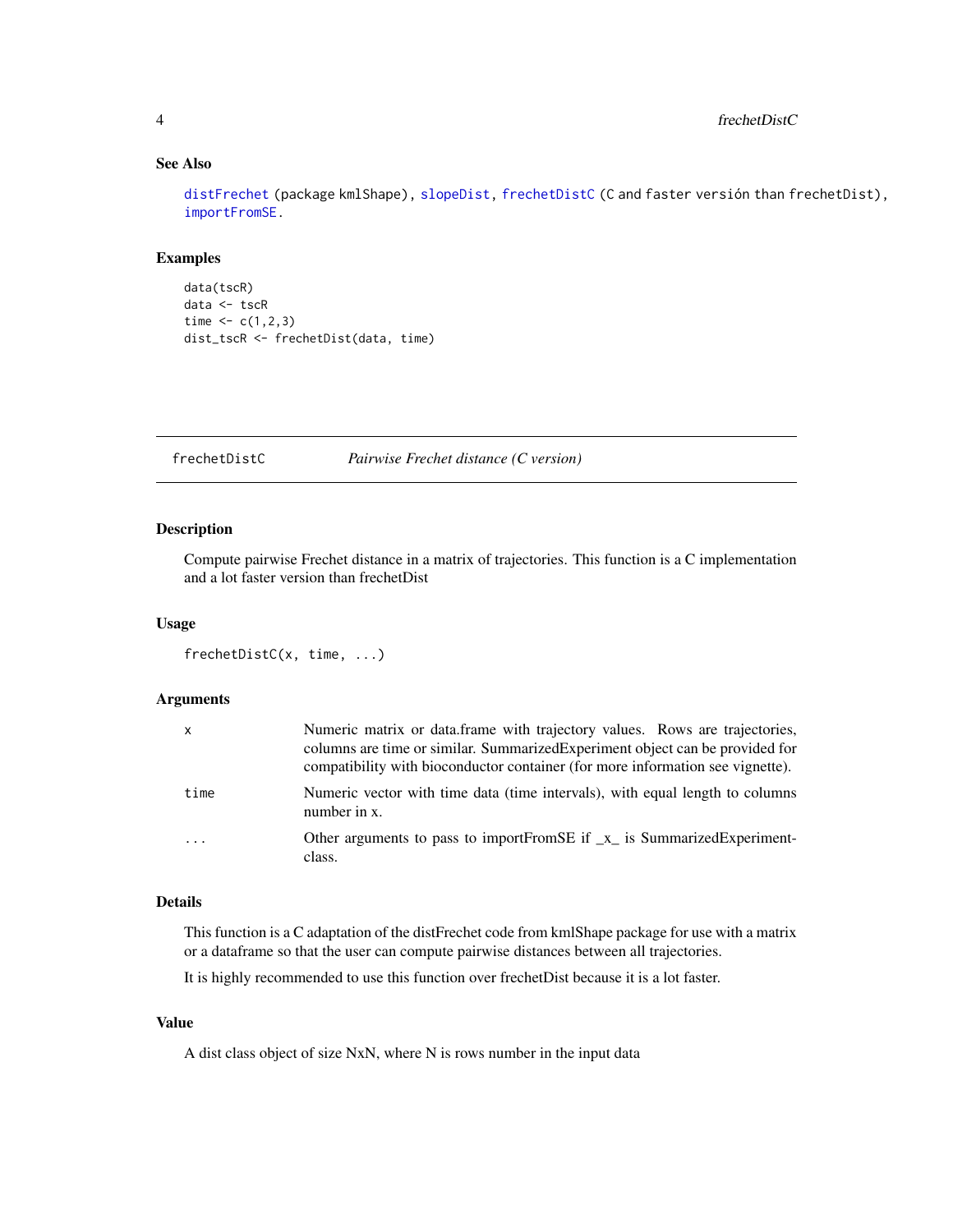# <span id="page-4-0"></span>getClusters 5

#### Author(s)

Fernando Pérez-Sanz (<fernando.perez8@um.es>) Miriam Riquelme-Pérez (<miriam.riquelmep@gmail.com>)

#### See Also

[distFrechet](#page-0-0) (package kmlShape), [slopeDist,](#page-12-1) [frechetDist](#page-2-1) (R and slower versión than frechetDistC), [importFromSE.](#page-5-1)

### Examples

```
data(tscR)
data <- tscR
time <-c(1,2,3)dist_tscR <- frechetDistC(data, time)
```
<span id="page-4-1"></span>getClusters *Generic clustering function*

#### Description

Compute clustering with pam function and a distance class object.

#### Usage

getClusters(x, k)

#### Arguments

| Numeric distance object obtained with dimension n x n. |
|--------------------------------------------------------|
| Numeric. Number of clusters                            |

#### Details

This function is a wrapper of pam (cluster). x must be a dist object obtained from frechetdist, slopedist or any other distance metric on condition that it be an object of the dist class and has dimensions nxn, where n is equal to the number of trajectories.

# Value

Object of class 'pam'. See [pam.object](#page-0-0) for details

# Author(s)

Fernando Pérez-Sanz (<fernando.perez8@um.es>) Miriam Riquelme-Pérez (<miriam.riquelmep@gmail.com>)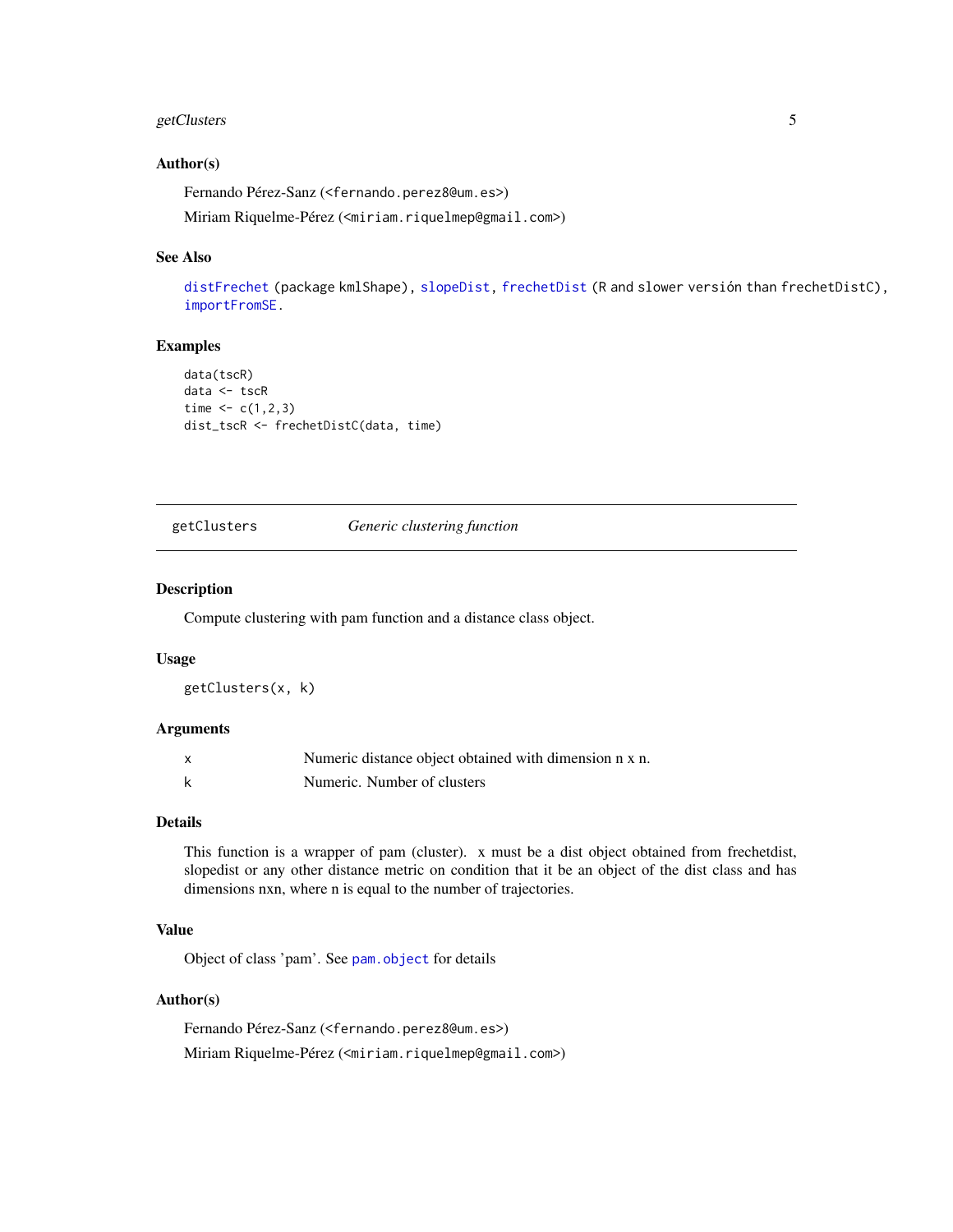# See Also

[pam,](#page-0-0) [plotCluster.](#page-9-1)

# Examples

```
data(tscR)
data <- tscR
time <-c(1,2,3)dist_tscR <- slopeDist(data, time)
res.cluster <- getClusters(dist_tscR, 3)
```
# <span id="page-5-1"></span>importFromSE *Convenient import from a SummarizedExperiment object*

#### Description

Import a summarizedExperiment object containing expression data at different times.

### Usage

```
importFromSE(se, sample, SE_byTime = FALSE)
```
### Arguments

| se        | Summarized Experiment. Where assays slot can be organized either by samples<br>or by times. |
|-----------|---------------------------------------------------------------------------------------------|
| sample    | Numeric or character. Sample identifier. See details and vignette                           |
| SE_byTime | Logical. Default FALSE. Indicates whether the data is organized by sample or<br>by time.    |

# Details

This function enables the integration of an object of the summarizedExpmeriment class and is integrated into all other functions, so there is no need to run it in an isolated way. There are two possible organization options in the slot assays. A) each row is a gene each column, is a sample and each matrix is a time. In this case SE\_byTime=FALSE. B) each row is a gene , each column is a time and each matrix is a sample. In this case SE\_byTime= TRUE. This concept is illustrated in package vignette.

#### Value

Sample data frame where rows are genes and columns are times.,

<span id="page-5-0"></span>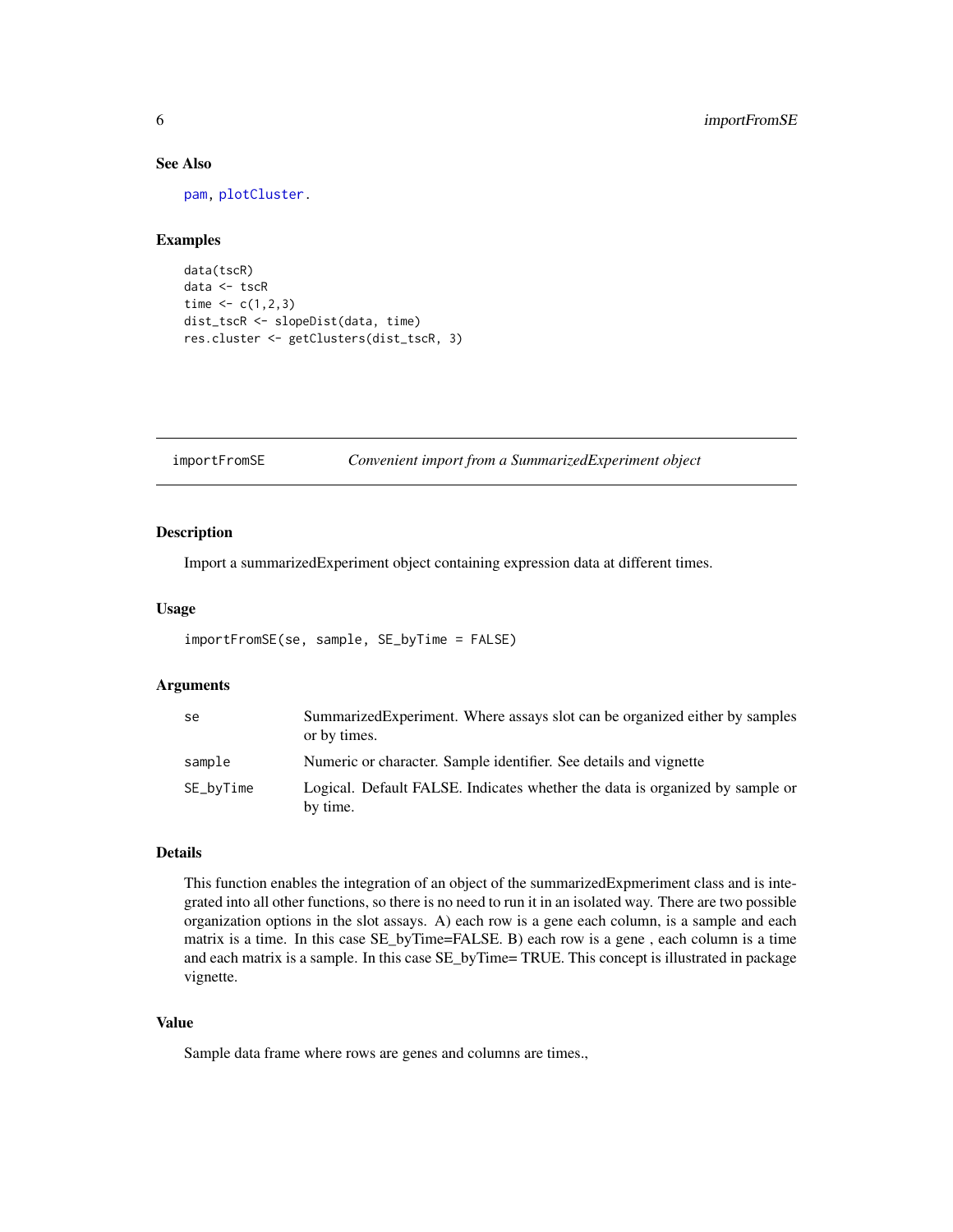#### importFromSE 7

#### Author(s)

Fernando Pérez-Sanz (<fernando.perez8@um.es>)

```
Miriam Riquelme-Pérez (<miriam.riquelmep@gmail.com>)
```

```
# Each matrix one time / each column one sample (SE_byTime=FALSE)
# Code to create dummy data
nrows <- 200
ncols <-6time1 <- matrix(runif(nrows * ncols, 1, 1e4), nrows)
time2 <- matrix(runif(nrows * ncols, 1, 1e4), nrows)
rowRanges <- GenomicRanges::GRanges(rep(c("chr1", "chr2"), c(50, 150)),
                     IRanges::IRanges(floor(runif(200, 1e5, 1e6)), width=100),
                                          strand=sample(c("+", "-"), 200, TRUE),
                                          feature_id=sprintf("ID%03d", 1:200))
colData <- S4Vectors::DataFrame(Treatment=rep(c("ChIP", "Input"), 3),
                      Samples = LETTERS[1:6],row.names=LETTERS[1:6])
se <- SummarizedExperiment::SummarizedExperiment(assays=list(time1=time1, time2=time2),
                      rowRanges=rowRanges, colData=colData)
# Get sample "A" with all times
importFromSE(se, sample="A", SE_byTime = FALSE)
# or sample = 1 because is first columns in each matrix (each time)
# Each matrix one sample / each column one time (SE_byTime=TRUE)
# Code to create dummy data
nrows <- 200
ncols < -6sampleA <- matrix(runif(nrows * ncols, 1, 1e4), nrows)
sampleB <- matrix(runif(nrows * ncols, 1, 1e4), nrows)
rowRanges <- GenomicRanges::GRanges(rep(c("chr1", "chr2"), c(50, 150)),
                     IRanges::IRanges(floor(runif(200, 1e5, 1e6)), width=100),
                                          strand=sample(c("+", "-"), 200, TRUE),
                                          feature_id=sprintf("ID%03d", 1:200))
 colData <- S4Vectors::DataFrame(Time=paste("time",seq(1:6), sep=""),
                      sampleA = rep("A", 6),sampleB = rep("B", 6),
                      row.names = paste("time",seq(1:6), sep=""))
se <- SummarizedExperiment::SummarizedExperiment(assays=list(sampleA=sampleA, sampleB=sampleB),
                      rowRanges=rowRanges, colData=colData)
# Get sample "sampleA" with all times
importFromSE(se, sample=1, SE_byTime = TRUE)
# or sample = 1 because is the first matrix in assays structure.
```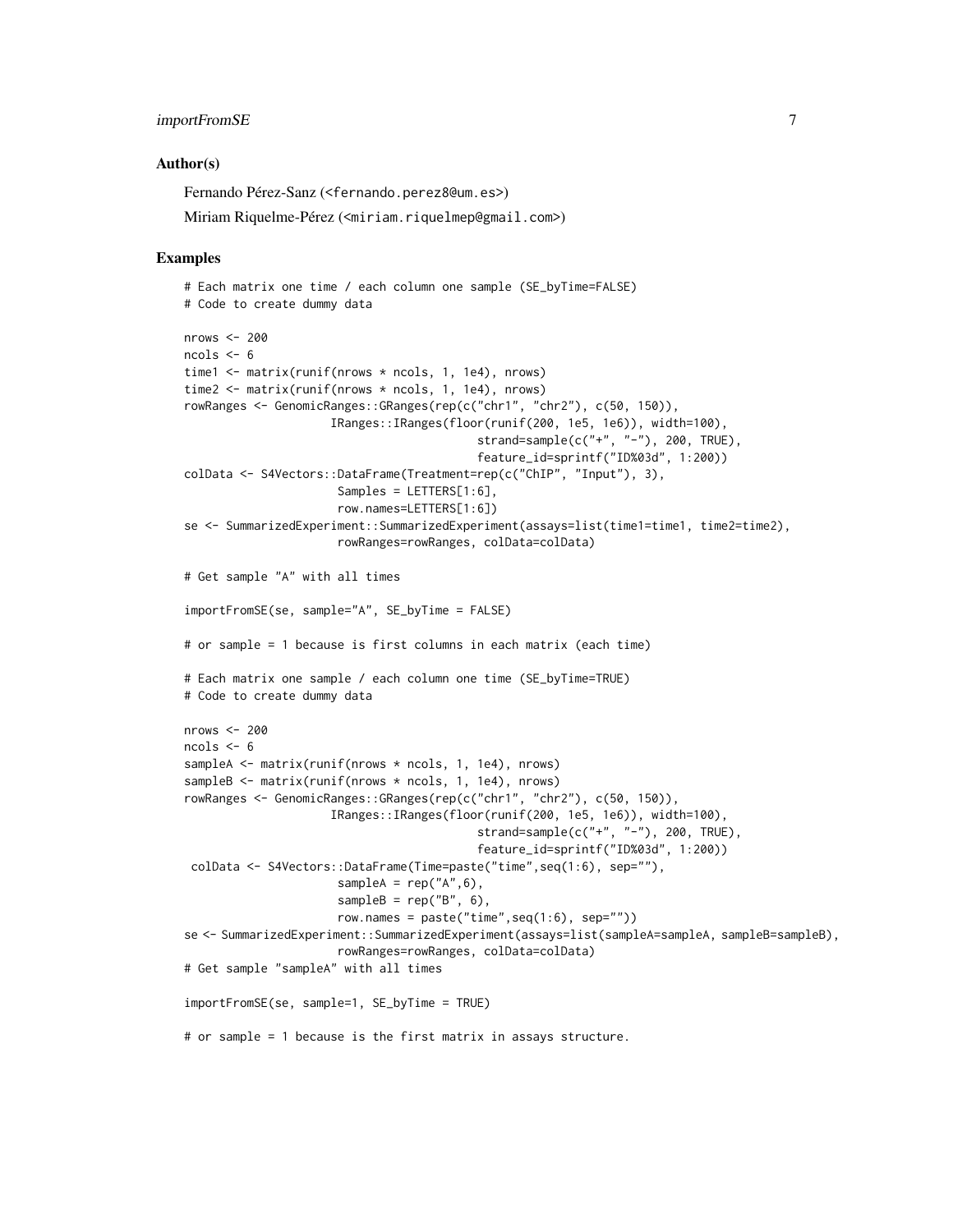<span id="page-7-2"></span><span id="page-7-0"></span>imputeSenator-class *Class 'inputeSenator' This class represents the result imputeSenators function*

# Description

Class 'inputeSenator' This class represents the result imputeSenators function

# Slots

data Dataframe with original data senators Senators data value endCluster Final cluster assignment

# Author(s)

Fernando Pérez Sanz (<fernando.perez8@um.es>) Miriam Riquelme Pérez (<miriam.riquelmep@gmail.com>)

#### See Also

[imputeSenators](#page-7-1)

<span id="page-7-1"></span>imputeSenators *Preclustering function for large data*

# Description

Compute clustering with clara function to obtain a number of 'senators'

#### Usage

```
imputeSenators(x, k = 100, ...)
```
### Arguments

| x        | Numeric matrix or data.frame with trajectory values. Rows are trajectories,<br>columns are time or similar. Summarized Experiment object can be provided for<br>compatibility with bioconductor container (for more information see vignette). |
|----------|------------------------------------------------------------------------------------------------------------------------------------------------------------------------------------------------------------------------------------------------|
| k        | Numeric. Number of senators                                                                                                                                                                                                                    |
| $\ddots$ | Other arguments to pass to importFromSE if $\mathbf{x}_i$ is SummarizedExperiment-<br>class.                                                                                                                                                   |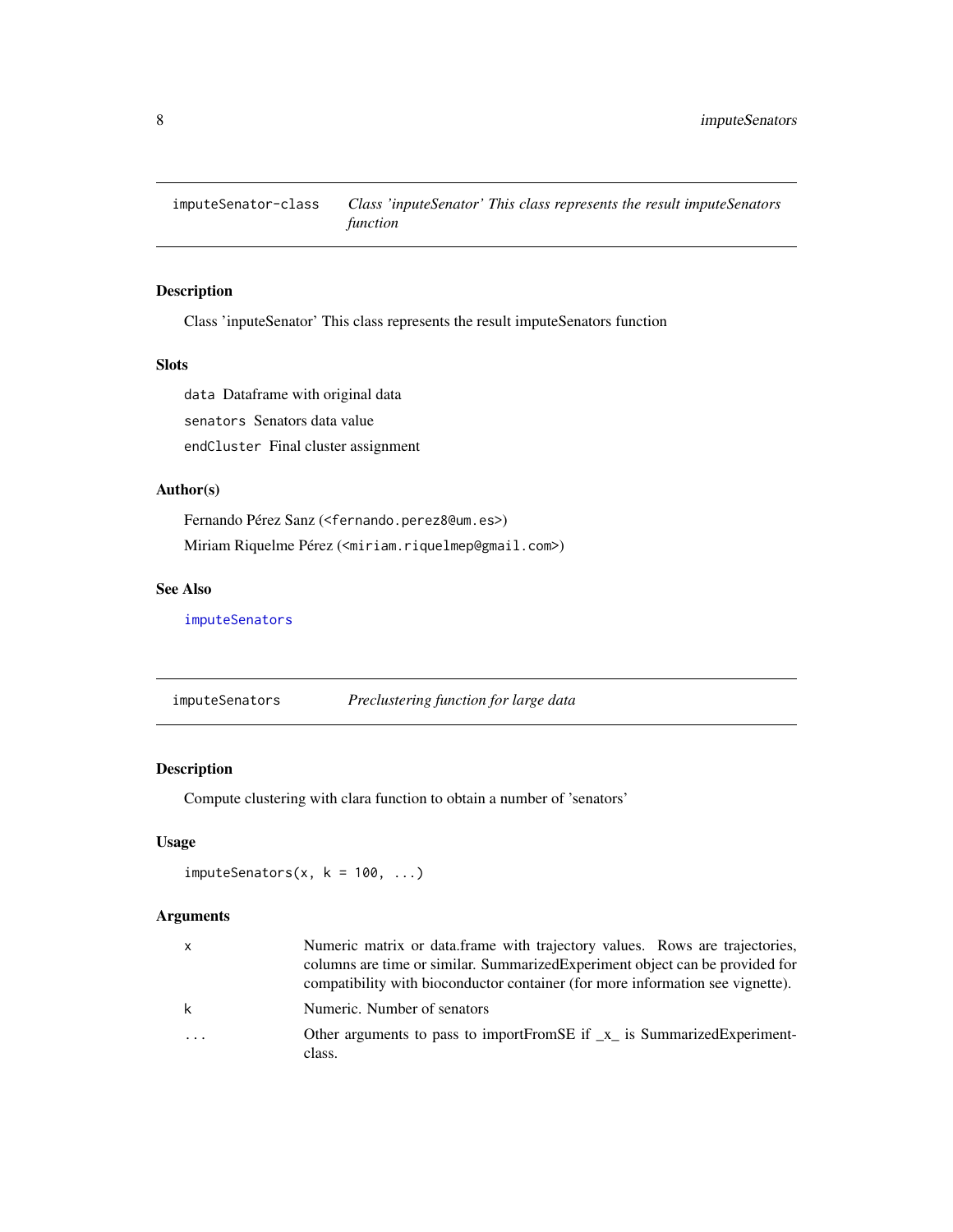#### <span id="page-8-0"></span>Details

Calculates a series of senators representing a large set of trajectories that would otherwise be computationally very expensive. For it, by means of the [clara](#page-0-0) function of the cluster package a clustering is made obtaining the centroids as senators. These centroids can then be clustered based on the slope distance or Frechet or both. Finally, the data set will be assigned to the same cluster your senator is assigned to.

#### Value

List with three slots:

data Dataframe with original data.

senatorData Matrix with senator trajectories.

senatorCluster Vector with senator clusters.

#### Author(s)

Fernando Pérez-Sanz (<fernando.perez8@um.es>)

Miriam Riquelme-Pérez (<miriam.riquelmep@gmail.com>)

#### See Also

[plotClusterSenator,](#page-11-1) [imputeSenatorToData,](#page-8-1) [importFromSE.](#page-5-1)

# Examples

```
data( tscR )
data <- tscR
time <-c(1, 2, 3)senators <- imputeSenators( data, k = 100 )
senatorDist <- slopeDist( senators$senatorData, time )
sClust <- getClusters( senatorDist, k = 5 )
plotCluster( senators$senatorData, sClust, 2 )
```
<span id="page-8-1"></span>imputeSenatorToData *Impute clusters from senators to data*

#### Description

Assign trajetories from the original data to senator clusters.

#### Usage

imputeSenatorToData(senators, clusters)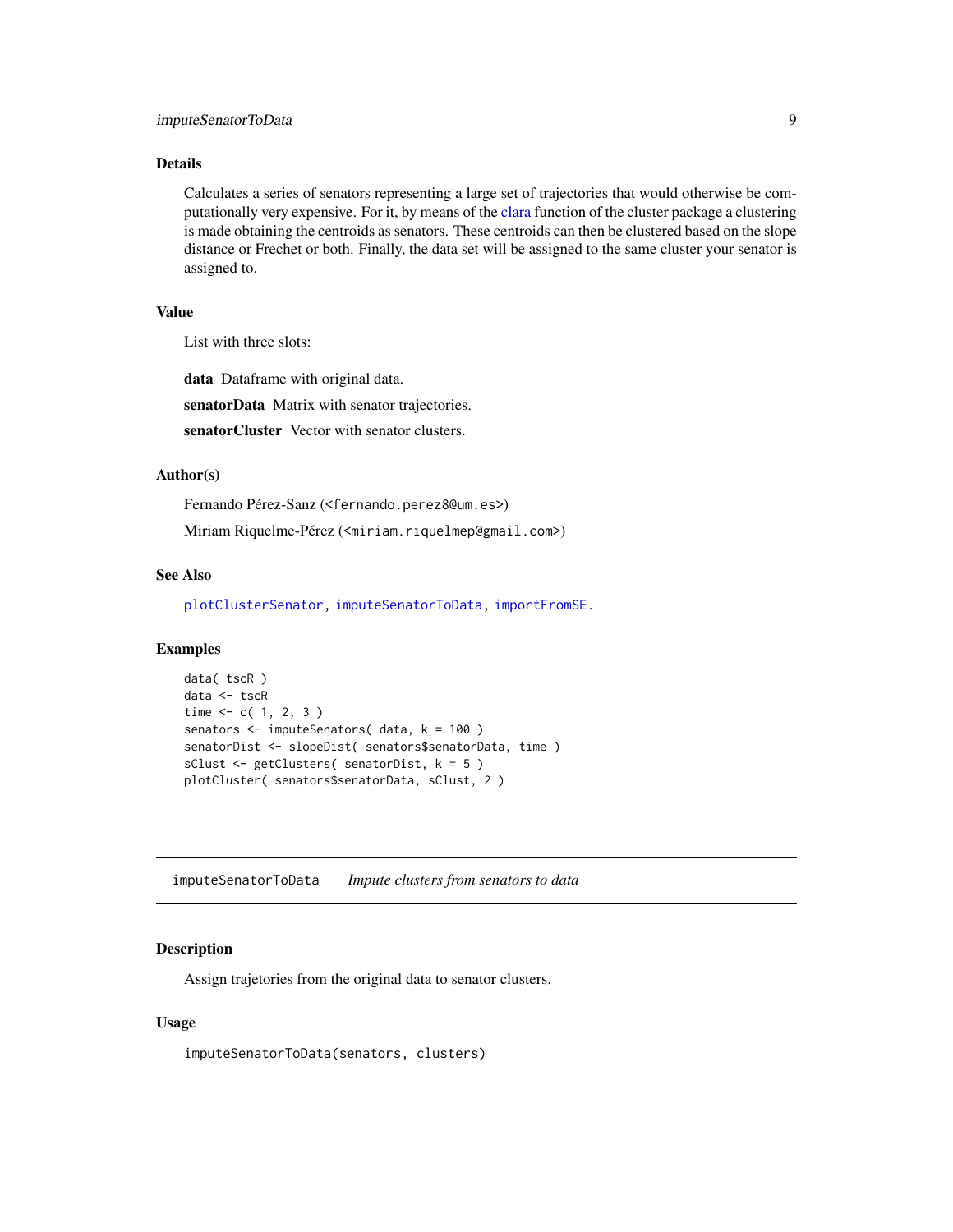<span id="page-9-0"></span>10 plotCluster

#### Arguments

| senators | List object obtained from imputeSenator function        |
|----------|---------------------------------------------------------|
| clusters | Pam object obtained from getClusters or combineCluster. |

# Details

When it's computed a clustering over senators, it's necessary to assign those cluster to original data. To do this, it's known which senator each original trajectory belong to, therefore the final cluster of each senator is identified and the trajectories of that senator are assigned to its definitive cluster.

# Value

Object of [imputeSenator-class.](#page-7-2)

# Author(s)

Fernando Pérez-Sanz (<fernando.perez8@um.es>) Miriam Riquelme-Pérez (<miriam.riquelmep@gmail.com>)

#### See Also

[plotClusterSenator,](#page-11-1) [imputeSenators,](#page-7-1) [getClusters,](#page-4-1) [imputeSenator-class.](#page-7-2)

#### Examples

```
data( tscR )
data <- tscR
time < c( 1, 2, 3 )senators <- imputeSenators( data, k = 100 )
senatorDist <- slopeDist( senators$senatorData, time )
sClust <- getClusters( senatorDist, k = 5 )
plotCluster( senators$senatorData, sClust, 2 )
endCluster <- imputeSenatorToData( senators, sClust )
```
<span id="page-9-1"></span>plotCluster *Plot trajectories based on clustering*

# Description

Draw trajectories and are colored based on their clusters

#### Usage

```
plotCluster(data, clust, ncluster, ...)
```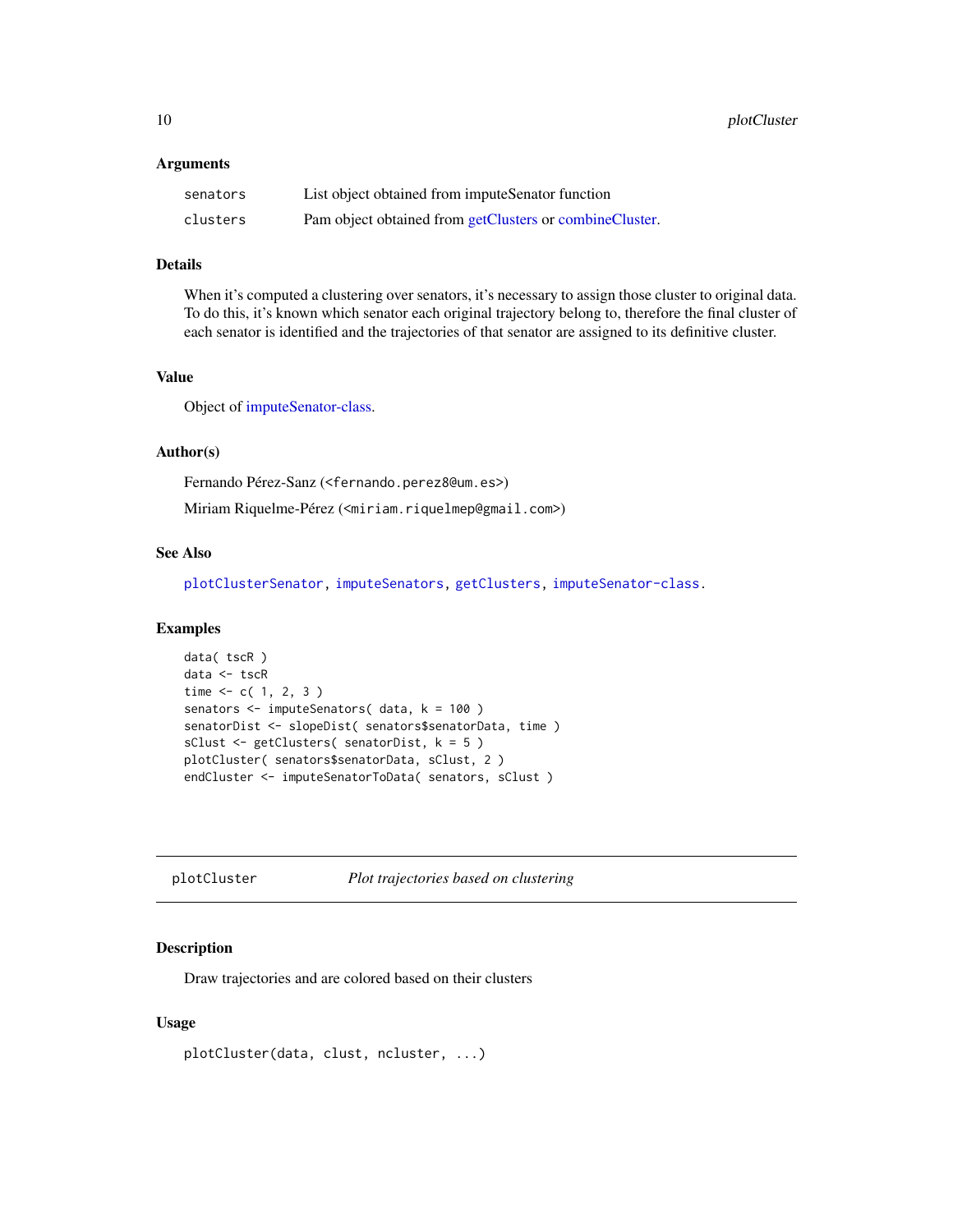# <span id="page-10-0"></span>plotCluster 11

# Arguments

| data     | Numeric data frame or matrix with de original data. Summarized Experiment<br>object can be provided for compatibility with bioconductor container (for more<br>information see vignette).                                                                                                          |
|----------|----------------------------------------------------------------------------------------------------------------------------------------------------------------------------------------------------------------------------------------------------------------------------------------------------|
| clust    | Object of class pam or partition obtained from getClusters output.                                                                                                                                                                                                                                 |
| ncluster | When $\text{nclust} = \text{'all'}$ , plots all trajectories and cluster together in a single plot. If<br>it's an integer, it draws only trajectories that belong to that cluster. Finally, if it<br>is a numeric vector, it draws trajectories corresponding to each cluster within a<br>subplot. |
| $\cdot$  | Other arguments to pass to importFromSE if $\mathbf{x}$ is SummarizedExperiment-<br>class.                                                                                                                                                                                                         |

# Details

It draws trajectories where x axis is time data and y axis trayectory values.

# Value

Plot clustered trayectories

# Author(s)

Fernando Pérez-Sanz (<fernando.perez8@um.es>)

Miriam Riquelme-Pérez (<miriam.riquelmep@gmail.com>)

# See Also

[matplot,](#page-0-0) [plotClusterSenator,](#page-11-1) [importFromSE.](#page-5-1)

```
data(tscR)
data <- tscR
time <-c(1,2,3)fdist <- frechetDistC(data, time)
fclust <- getClusters(fdist, 3)
plotCluster(data, fclust, 'all')
```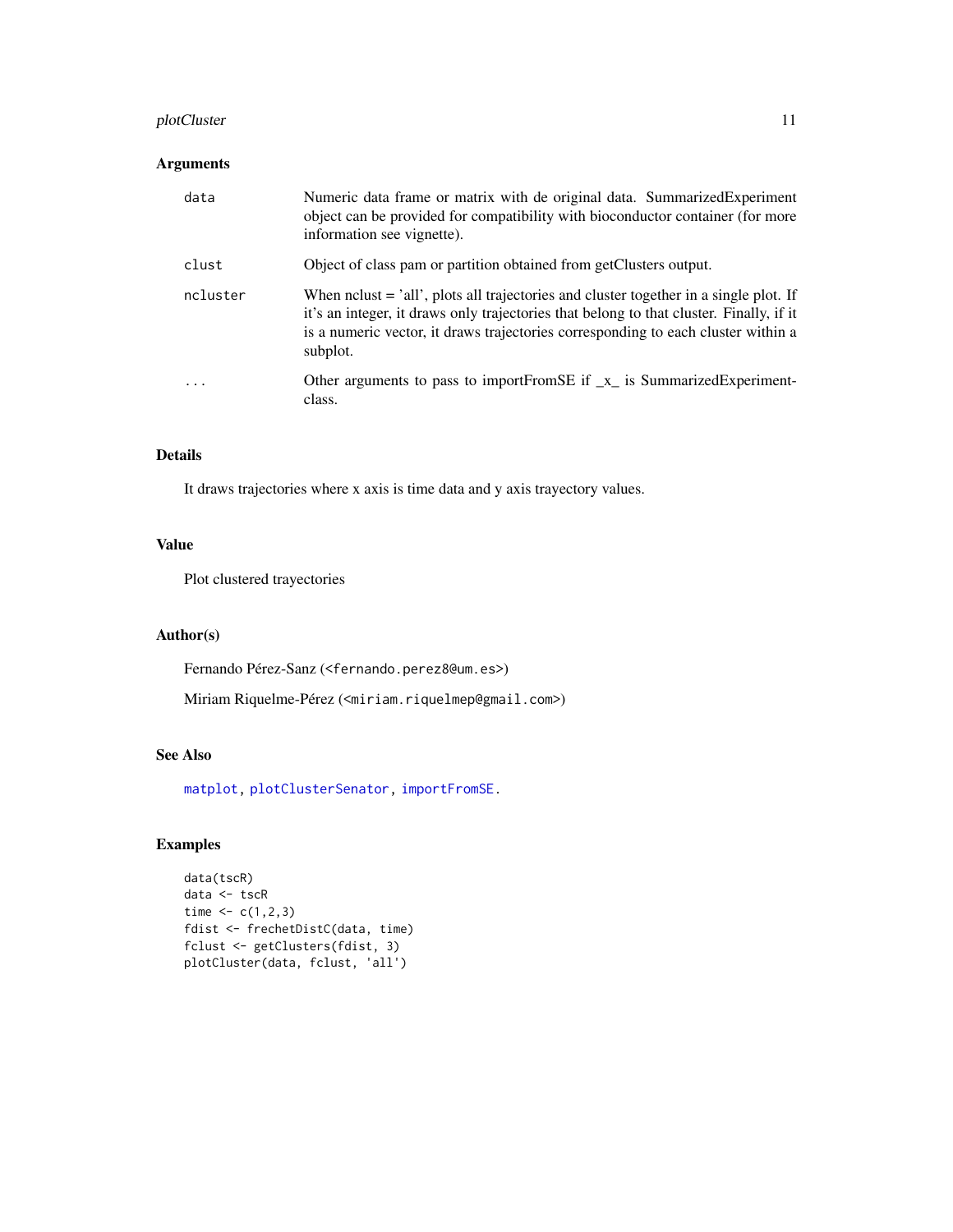<span id="page-11-1"></span><span id="page-11-0"></span>plotClusterSenator *Plot trajectories based on clustering*

# Description

Draw trajectories and are colored based on their clusters with imputesenator object

#### Usage

plotClusterSenator(x, ncluster)

### Arguments

|          | imputes enator class object from imputeSenatorToData function.                                                                                                                                                                                                               |
|----------|------------------------------------------------------------------------------------------------------------------------------------------------------------------------------------------------------------------------------------------------------------------------------|
| ncluster | When no net said not said trajectories and cluster together in a single plot. If<br>it's an integer, it draws only trajectories that belong to that cluster. Finally, if it<br>is a numeric vector, it draws trajectories corresponding to each cluster within a<br>subplot. |

# Details

It draws trajectories where x axis is time data and y axis trayectory values.

# Value

Plot clustered trayectories

```
data( tscR )
data <- tscR
time <-c(1, 2, 3)senators <- imputeSenators( data, k = 100 )
senatorDist <- slopeDist( senators$senatorData, time )
sClust <- getClusters( senatorDist, k = 5 )
endCluster <- imputeSenatorToData( senators, sClust )
plotClusterSenator( endCluster, 'all' )
```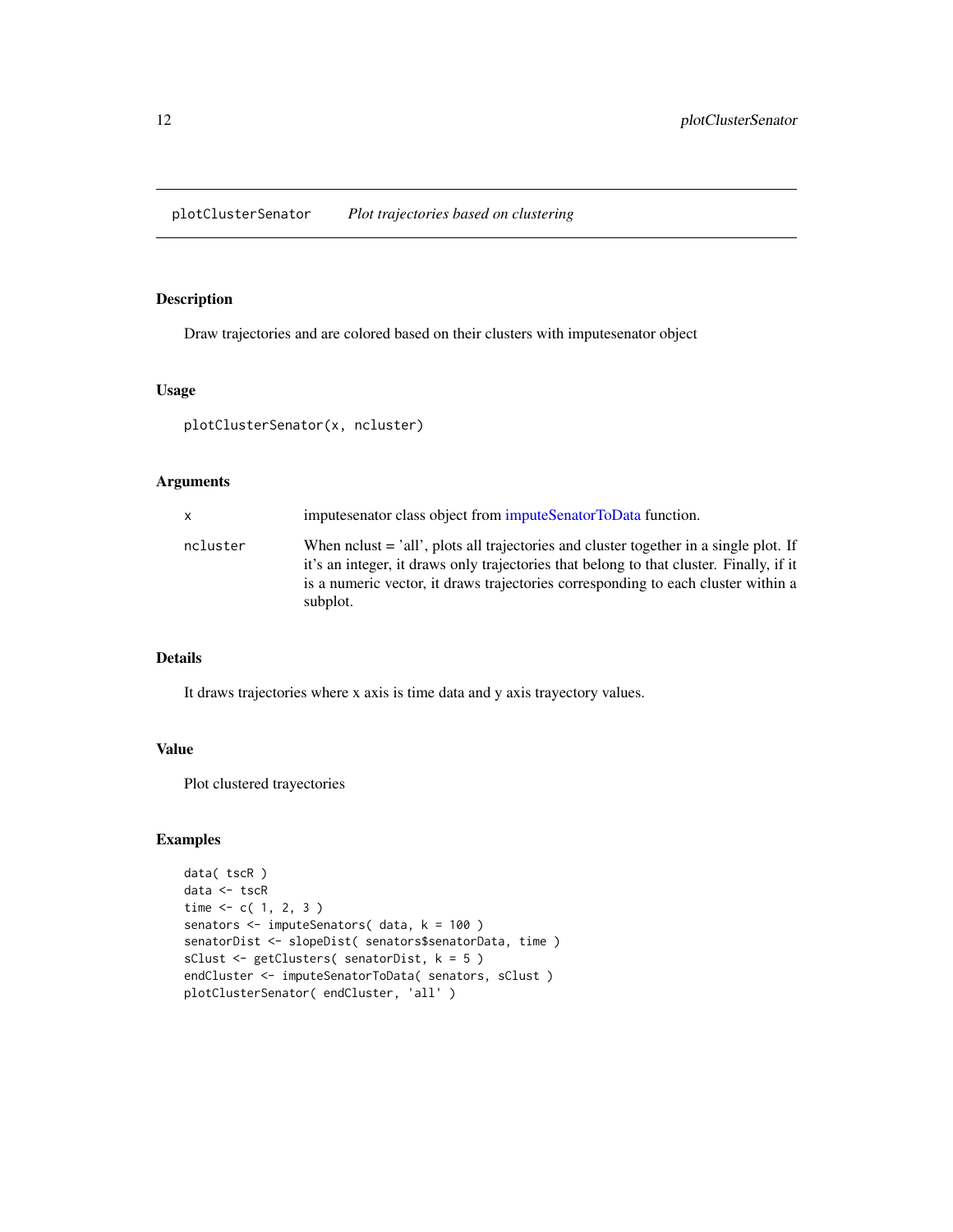<span id="page-12-1"></span><span id="page-12-0"></span>

# Description

Compute pairwise distance based on slopes in a matrix of trajectories

# Usage

slopeDist(x, time, ...)

# Arguments

| $\mathsf{x}$            | Numeric matrix or data.frame with trajectory values. Rows are trajectories,<br>columns are time or similar. Summarized Experiment object can be provided for<br>compatibility with bioconductor container (for more information see vignette). |
|-------------------------|------------------------------------------------------------------------------------------------------------------------------------------------------------------------------------------------------------------------------------------------|
| time                    | Numeric vector with time data (time intervals), with equal length to columns<br>number in x.                                                                                                                                                   |
| $\cdot$ $\cdot$ $\cdot$ | Other arguments to pass to importFromSE if $\mathbf{x}_i$ is SummarizedExperiment-<br>class.                                                                                                                                                   |

# Value

A dist class object of size NxN, where N is rows number in the input data

#### Author(s)

Fernando Pérez-Sanz (<fernando.perez8@um.es>)

Miriam Riquelme Pérez (<miriam.riquelmep@gmail.com>)

# See Also

[frechetDistC](#page-3-1) and [frechetDist](#page-2-1) (R and slower versión than frechetDistC.), [importFromSE.](#page-5-1)

```
data(tscR)
data <- tscR
time <-c(1,2,3)dist_tscR <- slopeDist(data, time)
```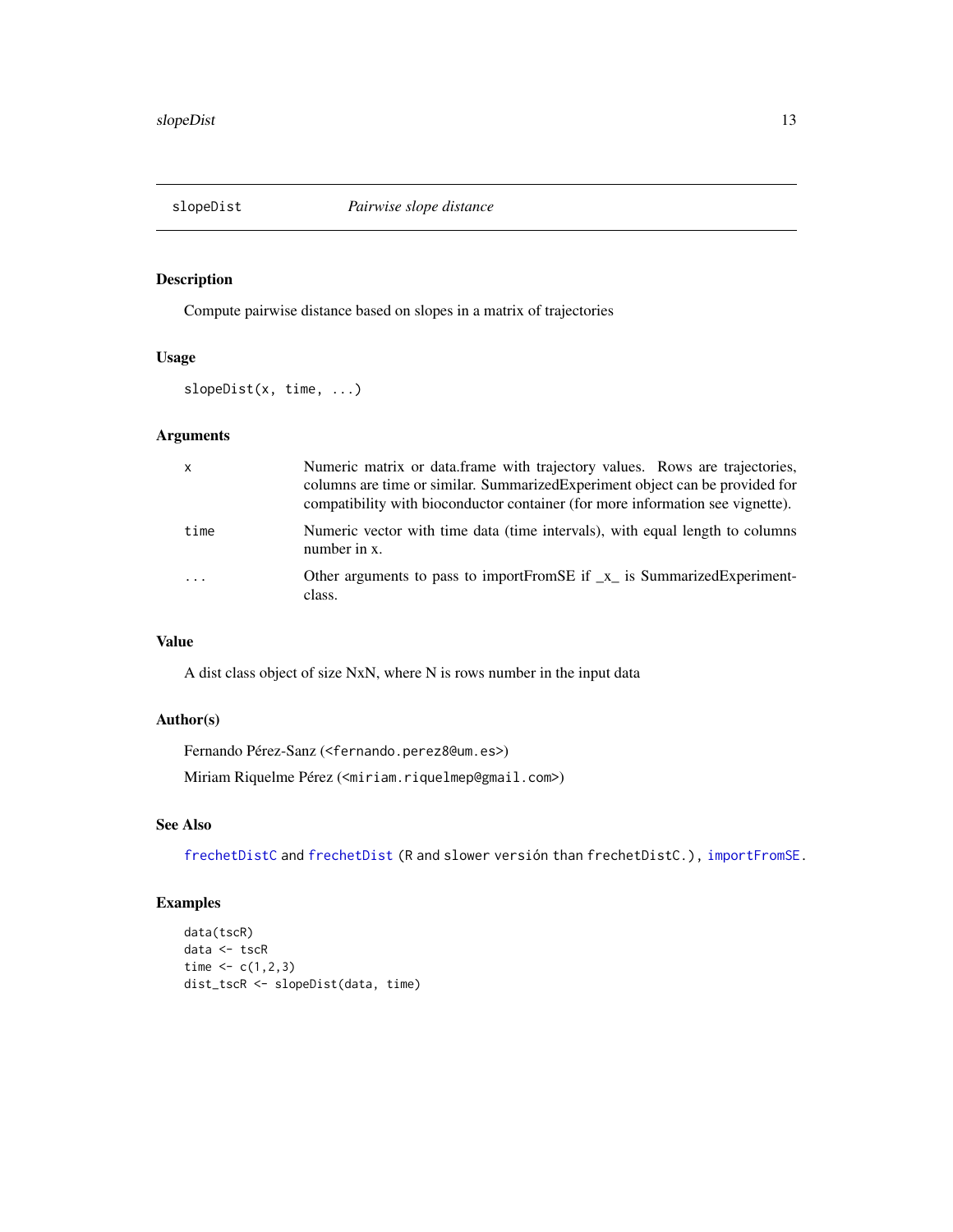<span id="page-13-0"></span>tscR *Dummy trajectories data*

#### Description

A dataset containing 300 tajectories and 3 time points

#### Usage

tscR

# Format

A data frame 300 rows and 3 columns:

T1 time interval

- T2 time interval
- T3 time interval

#### Details

This dataset has been created specifically to be able to illustrate the operation of the package with different distance metrics. Thus, from 3-4 hand-created trajectories (ascending, descending, quasihorizontal) we have generated 300 trajectories with random variations from the original ones. The code used was similar to the one attached here:

#### Source

Simulated data

```
df \leq data.frame(T1 = c(4,3.9,4.1,4),
                 T2=c(5.5, 4.3, 3.7, 2.5),
                  T3 = c(7, 3.9, 4.1, 1)df1 <- matrix(NA, nrow=100, ncol=3)
df2 <- matrix(NA, nrow=100, ncol=3)
df3 <- matrix(NA, nrow=100, ncol=3)
df4 <- matrix(NA, nrow=100, ncol=3)
for(i in seq(1,75)){
 df1[i,] \le jitter(as.numeric(df[1,]), factor = 2.5)
 df2[i, ] \leftarrow jitter(as.numeric(df[2,]), factor = 7.5)
 df3[i, ] \leftarrow jitter(as.numeric(df[3,]), factor = 7.5)
 df4[i, ] \leftarrow jitter(as.numeric(df[4,]), factor = 2.5)
}
df <- as.data.frame(rbind(df1,df2,df3, df4))
names(df) <- c("T1","T2","T3")
```